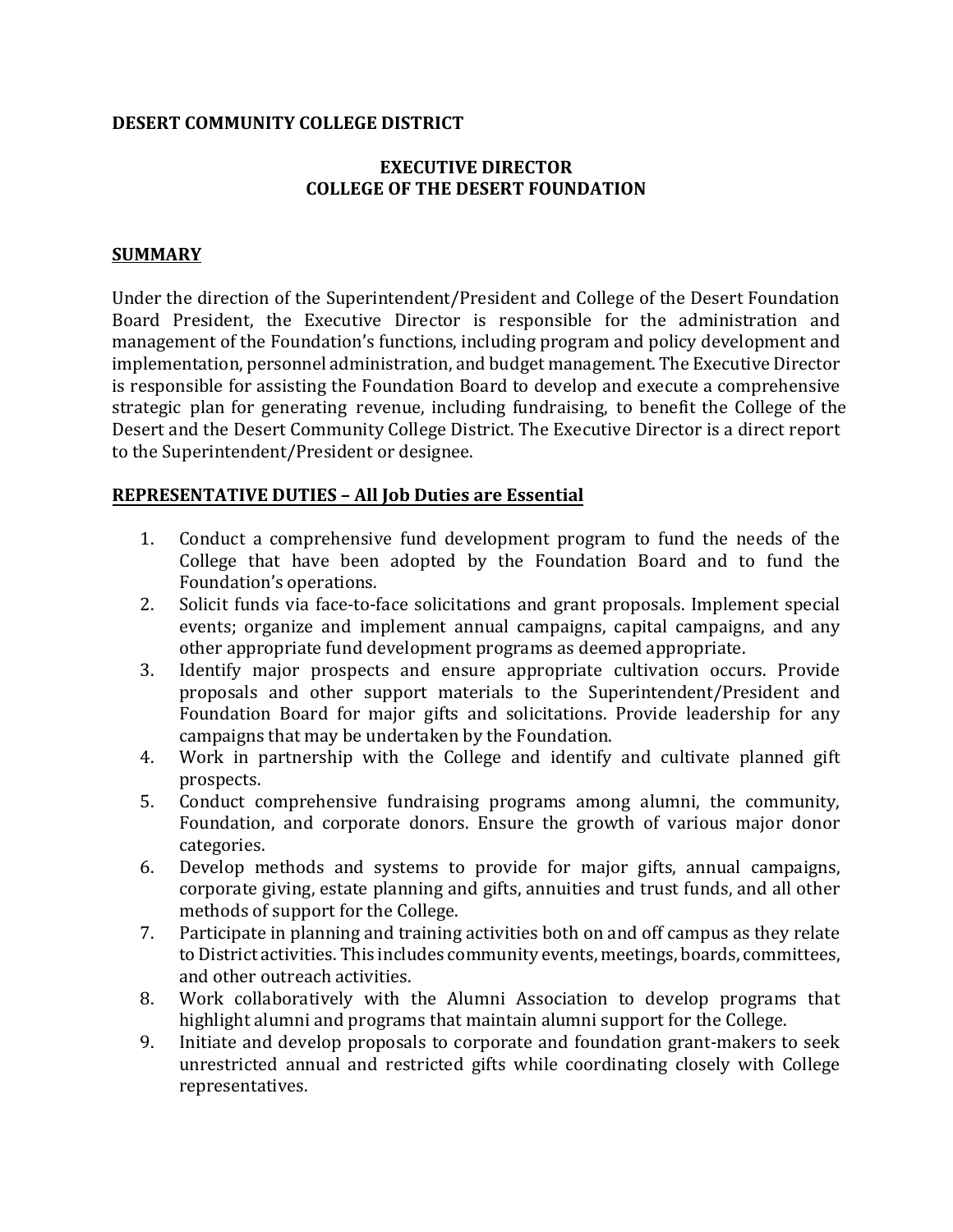- 10. Support the Superintendent/President in his/her advancement activities, managing engagement of prospects for major District priorities, providing research, and conferring on strategies.
- 11. Provide staff support for Foundation committees. Provide meeting materials, including written reports as necessary and minutes for the Foundation Board and committees.
- 12. Ensure that the talents of the Board members are fully applied to meet organizational objectives.
- 13. Oversee, in consultation with the Foundation Investment Committee, the prudent investment of all Foundation funds in accordance with prevailing laws and regulations.
- 14. Keep the Board informed of the financial performance of the Foundation.
- 15. Maintain the accuracy and integrity of donor and prospect information in the Foundation database.
- 16. Compile and maintain statistical and other data and prepare reports. Utilize appropriate reports to enhance and improve information and decision-making for program management.
- 17. Develop strategic and annual operating plans for the Foundation and its fundraising programs and activities. In cooperation with the Vice President, Administrative Services, ensure fiscal accountability of the Foundation.
- 18. Evaluate the success of development programs on an annual basis. As appropriate, provide recommendations to improve effectiveness of all development efforts.
- 19. Represent the Foundation to external organizations and constituencies.
- 20. Attend College and community events and represent the College and the Foundation.
- 21. Regularly consult with College Superintendent/President's Executive Cabinet members to identify College programs and activities requiring financial and other support of the Foundation. Attend all College meetings relative to the Foundation and report at monthly Desert Community College District Board of Trustee meetings.
- 22. Supervise Foundation-based publications, including fundraising brochures, annual reports, and website; work cooperatively with the College to enhance the College's reputation and to build and sustain relationships through precise, strategic, and purposeful communications; maintain enhanced brand identity by communicating the College's unique features and benefits to constituent groups.
- 23. Working with the District's Office of Human Resources, select, supervise, develop, and evaluate staff in the Foundation. Supervise volunteers supporting the Foundation.
- 24. Other duties and responsibilities as assigned.

# **REQUIRED PROFICIENCIES**

Knowledge, experience, and abilities to perform the above listed responsibilities and functions in an efficient, effective, harmonious manner.